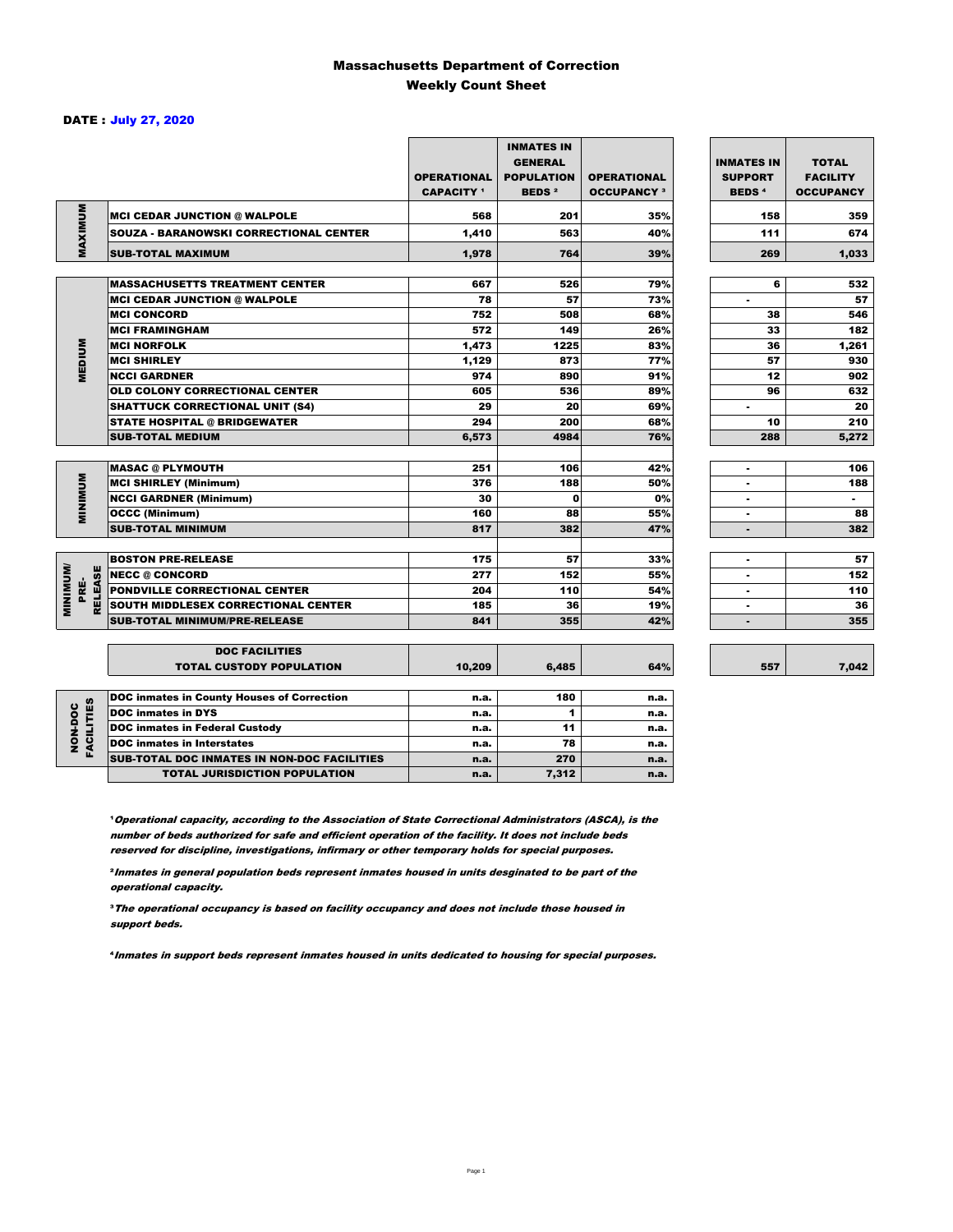### Massachusetts Department of Correction Weekly Count Sheet

| <b>CORRECTIONAL FACILITIES</b>      | <b>TREATMENT</b> | <b>FACILITY</b>  |
|-------------------------------------|------------------|------------------|
| <b>HOSPITAL MISSION</b>             | <b>BEDS</b>      | <b>OCCUPANCY</b> |
| <b>SHATTUCK CORRECTIONAL UNIT</b>   | 29               | 20               |
| <b>STATE HOSPITAL @ BRIDGEWATER</b> | 372              | 200              |
| <b>TOTAL</b>                        | 401              | 220              |

| <b>DOC INMATES IN COUNTY FACILITIES</b>                        | <b>FACILITY</b>  |
|----------------------------------------------------------------|------------------|
|                                                                | <b>OCCUPANCY</b> |
| <b>BARNSTABLE COUNTY</b>                                       |                  |
| <b>BERKSHIRE COUNTY</b>                                        | 4                |
| <b>BRISTOL COUNTY</b>                                          |                  |
| <b>DUKES COUNTY</b>                                            |                  |
| <b>ESSEX COUNTY</b>                                            | 1                |
| <b>FRANKLIN COUNTY</b>                                         | 8                |
| <b>HAMPDEN COUNTY*</b>                                         | 122              |
| <b>HAMPSHIRE COUNTY</b>                                        | 7                |
| <b>MIDDLESEX COUNTY</b>                                        |                  |
| <b>NORFOLK COUNTY</b>                                          |                  |
| <b>PLYMOUTH COUNTY</b>                                         | 37               |
| <b>SUFFOLK COUNTY</b>                                          | 1                |
| <b>WORCESTER COUNTY</b>                                        | ٠                |
| <b>TOTAL</b>                                                   | 180              |
| *Note* Hampden County has 57 Section 35 inmates (Stoney Brook) |                  |
| <b>DOC INMATES IN OTHER FACILITIES</b>                         | <b>FACILITY</b>  |
|                                                                | <b>OCCUPANCY</b> |
| <b>FEDERAL BUREAU OF PRISONS</b>                               | 11               |
| <b>DYS</b>                                                     | 1                |
| <b>INTERSTATES</b>                                             | 78               |
| TOTAL                                                          | 90               |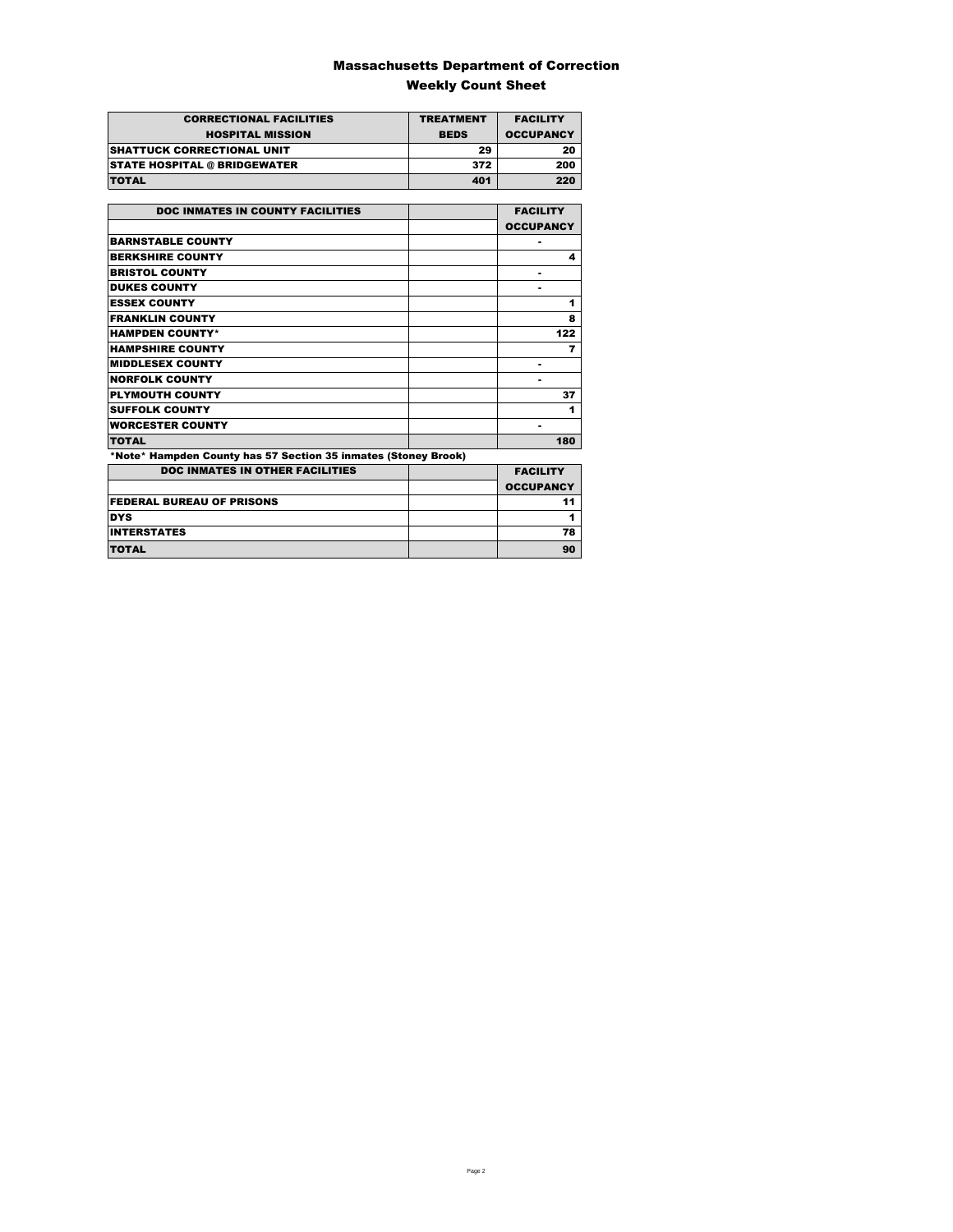#### **07/27/20**

| <b>COUNTY</b>                       | <b>SECURITY LEVEL</b>                 |                                  |                               |                              |                                |                            |                                  |                              |                                     |                             | <b>TOTAL</b>                   |                               |
|-------------------------------------|---------------------------------------|----------------------------------|-------------------------------|------------------------------|--------------------------------|----------------------------|----------------------------------|------------------------------|-------------------------------------|-----------------------------|--------------------------------|-------------------------------|
| <b>BARNSTABLE</b>                   | <b>TYPE</b>                           | <b>MAXIMUM</b>                   |                               |                              | <b>MEDIUM</b>                  |                            | <b>MINIMUM</b>                   |                              | <b>PRE-RELEASE</b>                  |                             | <b>TOTAL</b>                   |                               |
|                                     |                                       | <b>MALE</b>                      | <b>FEMALE</b>                 | <b>MALE</b>                  | <b>FEMALE</b>                  | <b>MALE</b>                | <b>FEMALE</b>                    | <b>MALE</b>                  | <b>FEMALE</b>                       | <b>MALE</b>                 | <b>FEMALE</b>                  | <b>FACILITY</b>               |
|                                     | <b>COUNTY</b>                         | $\mathbf 0$                      | $\mathbf{0}$                  | 60                           | 4                              | $\mathbf{0}$               | 0                                | $\mathbf{0}$                 | $\overline{0}$                      | 60                          | 4                              | 64                            |
| <b>HOUSE OF</b>                     | <b>STATE</b>                          | $\overline{0}$<br>0              | $\mathbf 0$                   | 0<br>0                       | $\mathbf 0$<br>$\mathbf 0$     | $\overline{0}$             | $\overline{0}$                   | $\mathbf 0$                  | $\overline{0}$<br>0                 | $\mathbf 0$<br>$\pmb{0}$    | $\mathbf 0$<br>0               | $\mathbf 0$<br>$\mathbf 0$    |
| <b>CORRECTION</b>                   | <b>FEDERAL</b><br><b>TOTAL</b>        | $\overline{0}$                   | 0<br>$\overline{0}$           | 60                           | $\overline{4}$                 | 0<br>$\mathbf 0$           | $\mathbf 0$<br>$\mathbf 0$       | $\mathbf 0$<br>$\mathbf{0}$  | $\mathbf 0$                         | 60                          | $\overline{4}$                 | 64                            |
|                                     | <b>COUNTY</b>                         | $\overline{0}$                   | $\mathbf 0$                   | 87                           | 6                              | $\Omega$                   | $\mathbf 0$                      | $\mathbf{0}$                 | $\overline{0}$                      | 87                          | 6                              | 93                            |
| JAIL                                | <b>OTHER COUNTY</b>                   | $\mathbf{0}$                     | $\mathbf 0$                   | 1                            | $\mathbf 0$                    | $\overline{0}$             | $\overline{0}$                   | $\Omega$                     | $\overline{0}$                      | $\mathbf{1}$                | 0                              | $\mathbf{1}$                  |
|                                     | <b>FEDERAL</b>                        | $\mathbf 0$                      | $\Omega$                      | $\Omega$                     | $\Omega$                       | $\Omega$                   | $\overline{0}$                   | $\Omega$                     | $\overline{0}$                      | 0                           | 0                              | $\mathbf 0$                   |
|                                     | <b>TOTAL</b>                          | $\overline{0}$                   | $\Omega$                      | 88                           | 6                              | $\Omega$                   | $\overline{0}$                   | $\Omega$                     | $\overline{0}$                      | 88                          | 6                              | 94                            |
|                                     | <b>FACILITY TOTAL</b>                 | 0                                | $\bf{0}$                      | 148                          | 10                             | 0                          | 0                                | 0                            | 0                                   | 148                         | 10                             | 158                           |
| <b>BERKSHIRE</b>                    | <b>TYPE</b>                           |                                  | <b>MAXIMUM</b>                |                              | <b>MEDIUM</b>                  |                            | <b>MINIMUM</b>                   |                              | <b>PRE-RELEASE</b>                  |                             | <b>TOTAL</b>                   |                               |
|                                     |                                       | <b>MALE</b>                      | <b>FEMALE</b>                 | <b>MALE</b>                  | <b>FEMALE</b>                  | <b>MALE</b>                | <b>FEMALE</b>                    | <b>MALE</b>                  | <b>FEMALE</b>                       | <b>MALE</b>                 | <b>FEMALE</b>                  | <b>FACILITY</b>               |
|                                     | <b>COUNTY</b>                         | $\mathbf 0$                      | $\mathbf 0$                   | 47                           | 0                              | 0                          | $\mathbf{0}$                     | $\mathbf{0}$                 | $\mathbf{0}$                        | 47                          | 0                              | 47                            |
| <b>HOUSE OF</b>                     | <b>STATE</b>                          | $\mathbf 0$                      | $\mathbf 0$                   | 4                            | $\mathbf 0$                    | $\mathbf{0}$               | $\mathbf 0$                      | $\mathbf{0}$                 | $\overline{0}$                      | $\overline{4}$              | 0                              | 4                             |
| <b>CORRECTION</b>                   | <b>FEDERAL</b>                        | $\overline{0}$                   | $\mathbf 0$                   | 0                            | $\mathbf 0$                    | 0                          | $\overline{0}$                   | $\mathbf 0$                  | $\overline{0}$                      | $\mathbf 0$                 | $\mathbf 0$                    | $\mathbf 0$                   |
|                                     | <b>TOTAL</b><br><b>COUNTY</b>         | $\overline{0}$<br>$\overline{0}$ | $\overline{0}$<br>$\mathbf 0$ | 51<br>85                     | $\mathbf 0$<br>$\mathbf 0$     | $\mathbf 0$<br>$\mathbf 0$ | $\overline{0}$<br>$\overline{0}$ | $\mathbf{0}$<br>$\mathbf{0}$ | $\overline{0}$<br>$\overline{0}$    | 51<br>85                    | $\overline{0}$<br>$\mathbf{0}$ | 51<br>85                      |
| <b>JAIL</b>                         | <b>OTHER COUNTY</b>                   | $\mathbf{0}$                     | $\mathbf 0$                   | 0                            | $\mathbf{0}$                   | $\Omega$                   | $\overline{0}$                   | $\Omega$                     | $\overline{0}$                      | 0                           | $\mathbf{0}$                   | $\pmb{0}$                     |
|                                     | <b>FEDERAL</b>                        | $\mathbf 0$                      | $\mathbf 0$                   | 0                            | $\mathbf{0}$                   | $\mathbf{0}$               | $\mathbf 0$                      | $\mathbf{0}$                 | $\overline{0}$                      | $\mathbf 0$                 | $\mathbf{0}$                   | $\mathbf 0$                   |
|                                     | <b>TOTAL</b>                          | $\mathbf 0$                      | $\overline{0}$                | 85                           | $\mathbf 0$                    | $\overline{0}$             | $\mathbf 0$                      | $\mathbf{0}$                 | $\mathbf 0$                         | 85                          | $\overline{0}$                 | 85                            |
|                                     | <b>FACILITY TOTAL</b>                 | 0                                | 0                             | 136                          | 0                              | $\mathbf{0}$               | 0                                | $\bf{0}$                     | 0                                   | 136                         | 0                              | 136                           |
|                                     |                                       |                                  |                               |                              |                                |                            |                                  |                              |                                     |                             |                                |                               |
| <b>BRISTOL</b><br><b>Ash Street</b> | <b>TYPE</b>                           | <b>MAXIMUM</b><br><b>MALE</b>    | <b>FEMALE</b>                 | <b>MALE</b>                  | <b>MEDIUM</b><br><b>FEMALE</b> | <b>MALE</b>                | <b>MINIMUM</b><br><b>FEMALE</b>  | <b>MALE</b>                  | <b>PRE-RELEASE</b><br><b>FEMALE</b> | <b>MALE</b>                 | <b>TOTAL</b>                   | <b>FEMALE FACILITY</b>        |
|                                     | <b>COUNTY</b>                         | $\mathbf 0$                      | $\mathbf 0$                   | 16                           | $\mathbf{0}$                   | $\mathbf{0}$               | 0                                | $\mathbf{0}$                 | 0                                   | 16                          | 0                              | 16                            |
| <b>HOUSE OF</b>                     | <b>STATE</b>                          | $\overline{0}$                   | $\mathbf 0$                   | 0                            | $\mathbf 0$                    | $\Omega$                   | $\mathbf 0$                      | $\mathbf{0}$                 | $\overline{0}$                      | 0                           | 0                              | $\pmb{0}$                     |
| <b>CORRECTION</b>                   | <b>FEDERAL</b>                        | $\mathbf{0}$                     | $\mathbf 0$                   | $\Omega$                     | $\mathbf 0$                    | $\Omega$                   | $\mathbf 0$                      | $\mathbf{0}$                 | $\overline{0}$                      | $\mathbf 0$                 | $\mathbf{0}$                   | $\mathbf 0$                   |
|                                     | <b>TOTAL</b>                          | $\overline{0}$                   | $\Omega$                      | 16                           | $\overline{0}$                 | $\mathbf 0$                | $\overline{0}$                   | $\mathbf{0}$                 | $\overline{0}$                      | 16                          | $\overline{0}$                 | 16                            |
|                                     | <b>COUNTY</b>                         | $\overline{0}$                   | $\Omega$                      | 67                           | $\overline{0}$                 | $\overline{0}$             | $\overline{0}$                   | $\Omega$                     | 0                                   | 67                          | $\overline{0}$                 | 67                            |
| JAIL                                | <b>OTHER COUNTY</b>                   | $\mathbf 0$<br>$\overline{0}$    | $\mathbf 0$                   | 0<br>$\Omega$                | $\mathbf 0$<br>$\overline{0}$  | $\mathbf{0}$<br>$\Omega$   | $\mathbf 0$                      | $\mathbf 0$<br>$\Omega$      | 0                                   | $\mathbf 0$<br>$\mathbf 0$  | $\mathbf{0}$                   | $\mathbf 0$<br>$\mathbf 0$    |
|                                     | <b>FEDERAL</b><br><b>TOTAL</b>        | $\overline{0}$                   | $\mathbf 0$<br>$\mathbf{0}$   | 67                           | $\mathbf 0$                    | $\mathbf{0}$               | 0<br>$\overline{0}$              | $\Omega$                     | $\overline{0}$                      | 67                          | 0<br>$\overline{0}$            | 67                            |
|                                     | <b>FACILITY TOTAL</b>                 | 0                                | 0                             | 83                           | 0                              | $\mathbf{0}$               | 0                                | 0                            | 0                                   | 83                          | 0                              | 83                            |
|                                     |                                       |                                  |                               |                              |                                |                            |                                  |                              |                                     |                             |                                |                               |
| <b>BRISTOL</b>                      | <b>TYPE</b>                           | <b>MAXIMUM</b>                   |                               |                              | <b>MEDIUM</b>                  |                            | <b>MINIMUM</b>                   |                              | <b>PRE-RELEASE</b>                  |                             | <b>TOTAL</b>                   |                               |
| <b>Dartmouth</b>                    | <b>COUNTY</b>                         | <b>MALE</b><br>$\mathbf 0$       | <b>FEMALE</b><br>$\mathbf 0$  | <b>MALE</b><br>132           | <b>FEMALE</b><br>0             | <b>MALE</b><br>0           | <b>FEMALE</b><br>0               | <b>MALE</b><br>$\mathbf{0}$  | <b>FEMALE</b><br>$\overline{0}$     | <b>MALE</b><br>132          | <b>FEMALE</b><br>0             | <b>FACILITY</b><br>132        |
| <b>HOUSE OF</b>                     | <b>STATE</b>                          | $\overline{0}$                   | $\Omega$                      | 0                            | $\mathbf 0$                    | $\Omega$                   | 0                                | $\Omega$                     | $\mathbf{0}$                        | 0                           | $\mathbf 0$                    | 0                             |
| <b>CORRECTION</b>                   | <b>FEDERAL</b>                        | $\overline{0}$                   | $\mathbf{0}$                  | 3                            | 0                              | 0                          | 0                                | $\mathbf{0}$                 | $\overline{0}$                      | 3                           | $\mathbf 0$                    | 3                             |
|                                     | <b>TOTAL</b>                          | $\overline{0}$                   | $\mathbf{0}$                  | 135                          | $\mathbf{0}$                   | $\overline{0}$             | $\mathbf 0$                      | $\mathbf{0}$                 | $\mathbf 0$                         | 135                         | $\mathbf{0}$                   | 135                           |
|                                     | <b>COUNTY</b>                         | $\mathbf 0$                      | $\mathbf{0}$                  | 367                          | 13                             | $\mathbf{0}$               | $\mathbf 0$                      | $\mathbf{0}$                 | $\mathbf 0$                         | 367                         | 13                             | 380                           |
| JAIL                                | <b>OTHER COUNTY</b>                   | $\overline{0}$                   | $\mathbf 0$                   | 54                           | $\mathbf 0$                    | $\overline{0}$             | $\overline{0}$                   | $\Omega$                     | $\overline{0}$                      | 54                          | 0                              | 54                            |
|                                     | <b>FEDERAL</b>                        | $\mathbf 0$                      | $\mathbf 0$                   | 2                            | $\mathbf 0$                    | 0                          | $\mathbf 0$                      | $\mathbf{0}$                 | 0                                   | $\overline{2}$              | $\mathbf 0$                    | $\overline{2}$                |
|                                     | <b>TOTAL</b><br><b>FACILITY TOTAL</b> | $\mathbf 0$<br>O                 | $\overline{0}$<br>0           | 423<br>558                   | 13<br>13                       | $\overline{0}$<br>0        | $\mathbf 0$<br>$\bf{0}$          | $\mathbf{0}$<br>0            | $\mathbf 0$<br>0                    | 423<br>558                  | 13<br>13                       | 436<br>571                    |
|                                     |                                       |                                  |                               |                              |                                |                            |                                  |                              |                                     |                             |                                |                               |
| <b>BRISTOL</b>                      | <b>TYPE</b>                           | <b>MAXIMUM</b>                   |                               |                              | <b>MEDIUM</b>                  |                            | <b>MINIMUM</b>                   |                              | <b>PRE-RELEASE</b>                  |                             | <b>TOTAL</b>                   |                               |
| <b>Women's Center</b>               |                                       | <b>MALE</b>                      | <b>FEMALE</b>                 | <b>MALE</b>                  | <b>FEMALE</b>                  | <b>MALE</b>                | <b>FEMALE</b>                    | <b>MALE</b>                  | <b>FEMALE</b>                       | <b>MALE</b>                 | <b>FEMALE</b>                  | <b>FACILITY</b>               |
|                                     | <b>COUNTY</b>                         | $\mathbf 0$<br>$\overline{0}$    | 0<br>0                        | 0<br>$\overline{0}$          | 3<br>$\mathbf 0$               | $\mathbf 0$<br>$\Omega$    | 1<br>$\mathbf 0$                 | $\mathbf 0$                  | $\mathbf 0$<br>$\mathbf 0$          | 0<br>$\mathbf{0}$           | 4<br>$\overline{0}$            | 4<br>$\Omega$                 |
| <b>SENTENCED</b>                    | <b>STATE</b><br><b>FEDERAL</b>        | $\mathbf{0}$                     | 0                             | 0                            | $\pmb{0}$                      | $\mathbf 0$                | 0                                | $\mathbf{0}$<br>$\mathbf 0$  | 0                                   | 0                           | 0                              | $\pmb{0}$                     |
|                                     | <b>TOTAL</b>                          | $\overline{0}$                   | $\overline{0}$                | $\overline{0}$               | $\mathsf 3$                    | $\overline{0}$             | $\mathbf{1}$                     | $\mathbf{0}$                 | $\overline{0}$                      | $\bf 0$                     | 4                              | $\overline{\mathbf{4}}$       |
|                                     | <b>COUNTY</b>                         | $\overline{0}$                   | $\Omega$                      | $\overline{0}$               | 14                             | $\Omega$                   | $\overline{0}$                   | $\Omega$                     | $\mathbf 0$                         | $\mathbf 0$                 | 14                             | 14                            |
| <b>UNSENTENCED</b>                  | INS                                   | $\mathbf 0$                      | 0                             | $\pmb{0}$                    | $\mathbf 0$                    | $\mathbf{0}$               | 0                                | $\mathbf{0}$                 | $\pmb{0}$                           | $\pmb{0}$                   | $\mathbf 0$                    | $\mathbf 0$                   |
|                                     | <b>FEDERAL</b>                        | $\overline{0}$                   | $\Omega$                      | $\overline{0}$               | $\mathbf{0}$                   | $\Omega$                   | $\mathbf 0$                      | $\Omega$                     | $\overline{0}$                      | $\pmb{0}$                   | 0                              | $\mathbf 0$                   |
|                                     | <b>TOTAL</b>                          | $\overline{0}$                   | $\overline{0}$                | $\overline{0}$               | 14                             | $\overline{0}$             | $\overline{0}$                   | $\overline{0}$               | $\overline{0}$                      | $\bf 0$                     | 14                             | 14                            |
|                                     | <b>FACILITY TOTAL</b>                 | 0                                | $\mathbf 0$                   | $\bf{0}$                     | 17                             | $\mathbf 0$                | 1                                | $\mathbf 0$                  | 0                                   | 0                           | 18                             | 18                            |
| <b>DUKES</b>                        | <b>TYPE</b>                           |                                  | <b>MAXIMUM</b>                |                              | <b>MEDIUM</b>                  |                            | <b>MINIMUM</b>                   |                              | <b>PRE-RELEASE</b>                  |                             | <b>TOTAL</b>                   |                               |
|                                     |                                       | <b>MALE</b>                      | <b>FEMALE</b>                 | <b>MALE</b>                  | <b>FEMALE</b>                  | <b>MALE</b>                | <b>FEMALE</b>                    | <b>MALE</b>                  | <b>FEMALE</b>                       | <b>MALE</b>                 |                                | <b>FEMALE FACILITY</b>        |
|                                     | <b>COUNTY</b>                         | 2                                | $\mathbf 0$                   | 4                            | $\mathbf 0$                    | $\mathbf{1}$               | $\mathbf{0}$                     | $\mathbf 0$                  | $\mathbf 0$                         | 7                           | $\mathbf{0}$                   | 7                             |
| <b>HOUSE OF</b>                     | <b>STATE</b>                          | 0                                | $\mathbf{0}$                  | $\mathbf 0$                  | $\mathbf{0}$                   | 0                          | 0                                | 0                            | $\mathbf 0$                         | 0                           | 0                              | $\mathbf 0$                   |
| <b>CORRECTION</b>                   | <b>FEDERAL</b><br><b>TOTAL</b>        | 0<br>$\overline{2}$              | $\mathbf{0}$<br>$\mathbf 0$   | 0<br>$\overline{\mathbf{4}}$ | $\mathbf{0}$<br>$\mathbf 0$    | $\mathbf 0$<br>1           | $\overline{0}$<br>$\mathbf 0$    | 0<br>$\mathbf 0$             | $\overline{0}$<br>$\mathbf 0$       | $\pmb{0}$<br>$\overline{7}$ | 0<br>$\mathbf 0$               | $\mathbf 0$<br>$\overline{7}$ |
|                                     | <b>COUNTY</b>                         | 0                                | $\mathbf{0}$                  | $\mathbf 0$                  | $\pmb{0}$                      | $\mathbf 0$                | $\mathbf 0$                      | $\mathbf 0$                  | $\mathbf 0$                         | 0                           | 0                              | $\pmb{0}$                     |
| JAIL                                | <b>OTHER COUNTY</b>                   | $\mathbf 0$                      | $\mathbf{0}$                  | $\overline{0}$               | $\mathbf{0}$                   | $\overline{0}$             | $\mathbf 0$                      | $\mathbf{0}$                 | $\overline{0}$                      | $\mathbf 0$                 | $\overline{0}$                 | $\pmb{0}$                     |
|                                     | <b>FEDERAL</b>                        | 0                                | $\mathbf{0}$                  | $\mathbf{0}$                 | $\pmb{0}$                      | $\mathbf{0}$               | 0                                | $\mathbf 0$                  | $\mathbf 0$                         | 0                           | $\mathbf 0$                    | $\pmb{0}$                     |
|                                     | <b>TOTAL</b>                          | $\mathbf 0$                      | $\mathbf{0}$                  | $\pmb{0}$                    | $\mathbf 0$                    | $\mathbf 0$                | $\mathbf 0$                      | $\mathbf{0}$                 |                                     | $\pmb{0}$                   | $\mathbf 0$                    | $\pmb{0}$                     |
|                                     | <b>FACILITY TOTAL</b>                 | 2                                | $\bf{0}$                      | 4                            | $\mathbf{0}$                   | 1                          | 0                                | $\mathbf{0}$                 |                                     | $\overline{\mathbf{r}}$     | 0                              | 7                             |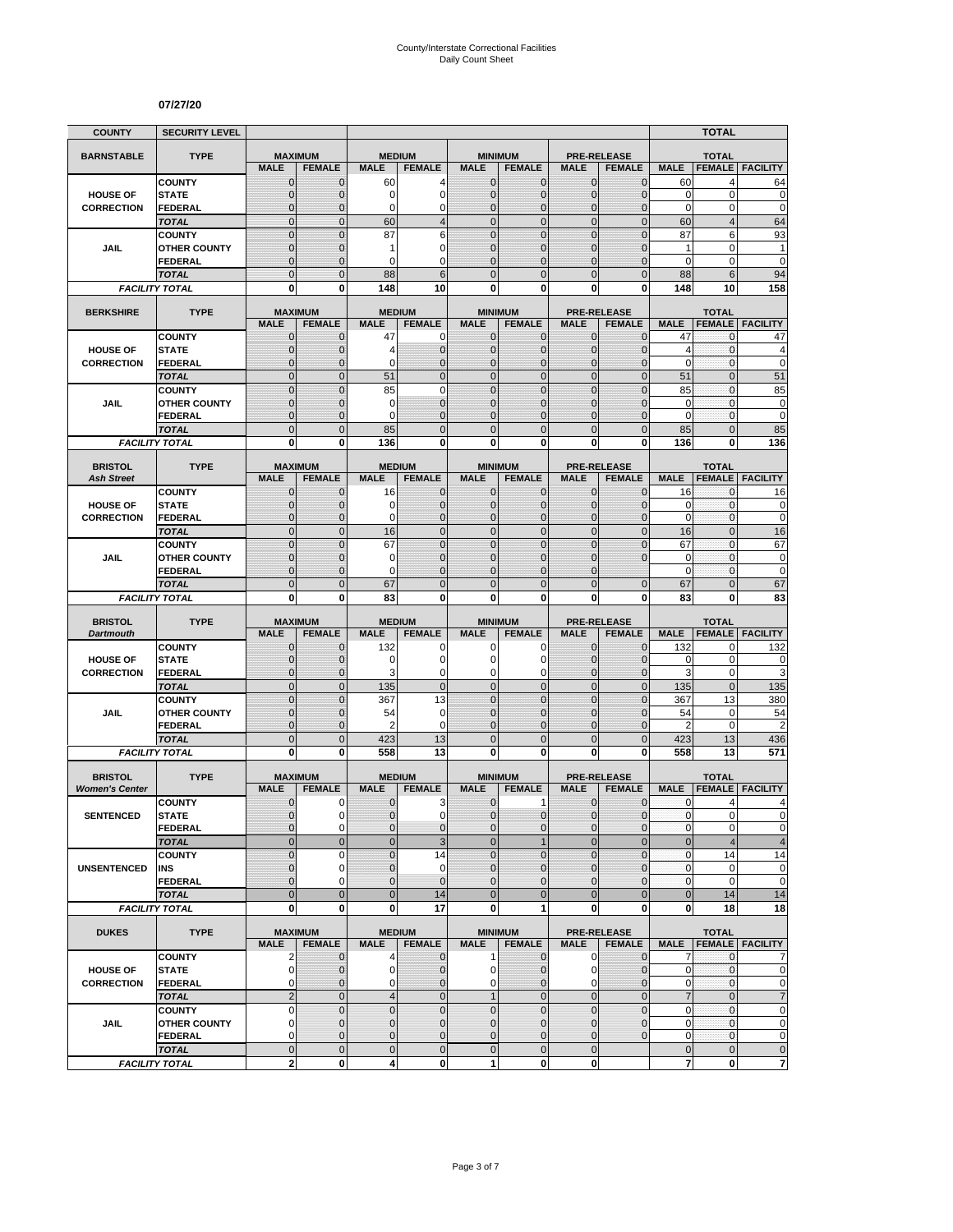# County/Interstate Correctional Facilities Daily Count Sheet

| <b>ESSEX</b>          | <b>TYPE</b>                           |                             | <b>MAXIMUM</b>                   | <b>MEDIUM</b>               |                                | <b>MINIMUM</b>               |                                 |                               | <b>PRE-RELEASE</b>                  |                  | <b>TOTAL</b>                  |                          |
|-----------------------|---------------------------------------|-----------------------------|----------------------------------|-----------------------------|--------------------------------|------------------------------|---------------------------------|-------------------------------|-------------------------------------|------------------|-------------------------------|--------------------------|
| <b>Middleton</b>      |                                       | <b>MALE</b>                 | <b>FEMALE</b>                    | <b>MALE</b>                 | <b>FEMALE</b>                  | <b>MALE</b>                  | <b>FEMALE</b>                   | MALE                          | <b>FEMALE</b>                       | <b>MALE</b>      | <b>FEMALE</b>                 | <b>FACILITY</b>          |
|                       | <b>COUNTY</b>                         | 0                           | 0                                | 193                         | 0                              | $\mathbf 0$                  | $\mathbf{0}$                    | 0                             | $\Omega$                            | 193              | 0                             | 193                      |
| <b>HOUSE OF</b>       | <b>STATE</b>                          | 0                           | $\mathbf 0$                      | $\Omega$                    | 0                              | $\mathbf{0}$                 | $\Omega$                        | $\mathbf 0$                   | $\Omega$                            | $\Omega$         | $\Omega$                      | 0                        |
| <b>CORRECTION</b>     | <b>FEDERAL</b>                        | 0                           | $\mathbf 0$                      | 0                           | 0                              | $\mathbf{0}$                 | $\mathbf 0$                     | $\mathbf{0}$                  | $\mathbf 0$                         | $\mathbf 0$      | $\mathbf{0}$                  | $\mathbf 0$              |
|                       | <b>TOTAL</b>                          | $\overline{0}$              | $\overline{0}$                   | 193                         | $\mathbf 0$                    | $\mathbf 0$                  | $\overline{0}$                  | $\mathbf 0$                   | $\overline{0}$                      | 193              | $\mathbf{0}$                  | 193                      |
|                       | <b>COUNTY</b>                         | $\mathbf{0}$<br>$\mathbf 0$ | $\overline{0}$<br>$\overline{0}$ | 679                         | $\overline{0}$<br>0            | $\mathbf{0}$<br>$\mathbf{0}$ | $\Omega$                        | $\mathbf 0$<br>$\mathbf 0$    | $\Omega$<br>$\mathcal{C}$           | 679              | $\mathbf 0$                   | 679                      |
| JAIL                  | <b>OTHER COUNTY</b><br><b>FEDERAL</b> | $\mathbf{0}$                |                                  | 0<br>$\Omega$               | $\Omega$                       | $\mathbf{0}$                 | $\mathbf{0}$<br>$\Omega$        | $\mathbf{0}$                  | 0                                   | 0<br>$\Omega$    | $\mathbf 0$<br>$\mathbf 0$    | 0<br>0                   |
|                       | <b>TOTAL</b>                          | $\overline{0}$              | $\mathbf 0$                      | 679                         | $\Omega$                       | $\Omega$                     | $\Omega$                        | $\overline{0}$                | $\Omega$                            | 679              | $\Omega$                      | 679                      |
|                       | <b>FACILITY TOTAL</b>                 | 0                           | 0                                | 872                         | O                              | $\bf{0}$                     | 0                               | 0                             | 0                                   | 872              | 0                             | 872                      |
|                       |                                       |                             |                                  |                             |                                |                              |                                 |                               |                                     |                  |                               |                          |
| <b>ESSEX</b>          | <b>TYPE</b>                           |                             | <b>MAXIMUM</b>                   |                             | <b>MEDIUM</b>                  |                              | <b>MINIMUM</b>                  |                               | <b>PRE-RELEASE</b>                  |                  | <b>TOTAL</b>                  |                          |
| W.I.T.                |                                       | <b>MALE</b>                 | <b>FEMALE</b>                    | <b>MALE</b>                 | <b>FEMALE</b>                  | <b>MALE</b>                  | <b>FEMALE</b>                   | <b>MALE</b>                   | <b>FEMALE</b>                       | <b>MALE</b>      | <b>FEMALE</b>                 | <b>FACILITY</b>          |
| <b>SENTENCED</b>      | <b>COUNTY</b>                         | $\mathbf{0}$<br>0           | 0<br>$\mathbf 0$                 | $\mathbf 0$<br>$\mathbf{0}$ | 0<br>$\mathbf 0$               | $\mathbf 0$<br>$\mathbf{0}$  | $\mathbf{0}$                    | $\mathbf 0$                   | 6<br>$\Omega$                       | 0<br>$\mathbf 0$ | 6<br>$\mathbf 0$              | 6<br>0                   |
|                       | <b>STATE</b><br><b>FEDERAL</b>        | $\mathbf 0$                 | $\mathbf 0$                      | $\mathbf{0}$                | 0                              | $\mathbf{0}$                 | $\mathbf{0}$<br>0               | $\mathbf{0}$<br>$\mathbf 0$   | 0                                   | $\mathbf{0}$     | $\mathbf 0$                   | 0                        |
|                       | <b>TOTAL</b>                          | $\overline{0}$              | $\overline{0}$                   | $\mathbf 0$                 | $\overline{0}$                 | $\mathbf{0}$                 | $\overline{0}$                  | $\overline{0}$                | 6                                   | $\mathbf{0}$     | 6                             | 6                        |
|                       | <b>FACILITY TOTAL</b>                 | 0                           | 0                                | $\bf{0}$                    | O                              | $\bf{0}$                     | $\mathbf{0}$                    | 0                             | 6                                   | $\bf{0}$         | 6                             | 6                        |
|                       |                                       |                             |                                  |                             |                                |                              |                                 |                               |                                     |                  |                               |                          |
| <b>ESSEX</b>          | <b>TYPE</b>                           |                             | <b>MAXIMUM</b>                   |                             | <b>MEDIUM</b>                  |                              | <b>MINIMUM</b>                  |                               | <b>PRE-RELEASE</b>                  |                  | <b>TOTAL</b>                  |                          |
| LCAC                  |                                       | <b>MALE</b>                 | <b>FEMALE</b>                    | <b>MALE</b>                 | <b>FEMALE</b>                  | <b>MALE</b>                  | <b>FEMALE</b>                   | <b>MALE</b>                   | <b>FEMALE</b>                       | <b>MALE</b>      |                               | <b>FEMALE</b>   FACILITY |
|                       | <b>COUNTY</b>                         | 0                           | 0                                | $\mathbf{0}$                | 0                              | 0                            | $\mathbf{0}$                    | 90                            | $\Omega$                            | 90               | $\Omega$                      | 90                       |
| <b>HOUSE OF</b>       | <b>STATE</b>                          | 0                           | $\overline{0}$                   | $\mathbf 0$                 | 0                              | $\mathbf 0$                  | $\Omega$                        | 1                             | $\sqrt{ }$                          | 1                | $\mathbf 0$                   |                          |
| <b>CORRECTION</b>     | FEDERAL                               | 0                           | 0                                | $\mathbf{0}$                | 0                              | 0                            | $\Omega$                        | 1                             | $\mathbf 0$                         | $\mathbf{1}$     | $\mathbf 0$                   | 1                        |
|                       | <b>TOTAL</b>                          | $\Omega$                    | $\overline{0}$                   | $\mathbf 0$                 | $\overline{0}$                 | $\mathbf{0}$                 | $\Omega$                        | 92                            | $\Omega$                            | 92               | $\Omega$                      | 92                       |
|                       | <b>FACILITY TOTAL</b>                 | 0                           | 0                                | 0                           | 0                              | $\bf{0}$                     | 0                               | 92                            | $\bf{0}$                            | 92               | 0                             | 92                       |
|                       |                                       |                             |                                  |                             |                                |                              |                                 |                               |                                     |                  |                               |                          |
| <b>FRANKLIN</b>       | <b>TYPE</b>                           | <b>MALE</b>                 | <b>MAXIMUM</b><br><b>FEMALE</b>  | <b>MALE</b>                 | <b>MEDIUM</b><br><b>FEMALE</b> | <b>MALE</b>                  | <b>MINIMUM</b><br><b>FEMALE</b> | <b>MALE</b>                   | <b>PRE-RELEASE</b><br><b>FEMALE</b> | <b>MALE</b>      | <b>TOTAL</b><br><b>FEMALE</b> | <b>FACILITY</b>          |
|                       | <b>COUNTY</b>                         | $\mathbf{0}$                | 0                                | 44                          | 3                              | $\mathbf{0}$                 | 0                               | 0                             | $\Omega$                            | 44               | 3                             | 47                       |
| <b>HOUSE OF</b>       | <b>OTHER - VT</b>                     | 0                           | $\overline{0}$                   | 0                           | 0                              | $\overline{0}$               |                                 | $\mathbf 0$                   | $\Omega$                            | $\mathbf 0$      | $\mathbf 0$                   | $\mathbf 0$              |
| <b>CORRECTION</b>     | <b>STATE</b>                          | $\Omega$                    | $\mathbf 0$                      | 6                           | 0                              |                              |                                 | 0                             | $\sqrt{ }$                          | $\overline{7}$   | $\mathbf{1}$                  | 8                        |
|                       | FEDERAL                               | $\mathbf{0}$                | $\overline{0}$                   | 0                           | 0                              | $\mathbf{0}$                 | $\mathbf{0}$                    | 0                             | $\overline{0}$                      | $\mathbf 0$      | $\mathbf 0$                   | $\pmb{0}$                |
|                       | <b>TOTAL</b>                          | $\overline{0}$              | $\mathbf{0}$                     | 50                          | 3                              | $\overline{1}$               | $\mathbf{1}$                    | $\mathbf 0$                   | $\overline{0}$                      | 51               | $\overline{4}$                | 55                       |
|                       | <b>COUNTY</b>                         | $\Omega$                    | $\overline{0}$                   | 49                          | 11                             | $\Omega$                     | $\Omega$                        | $\mathbf 0$                   | $\Omega$                            | 49               | 11                            | 60                       |
| JAIL                  | <b>OTHER COUNTY</b>                   | 0                           | $\overline{0}$                   | 28                          | 0                              | $\mathbf 0$                  | $\Omega$                        | $\mathbf 0$                   | $\sqrt{ }$                          | 28               | $\mathbf 0$                   | 28                       |
|                       | <b>FEDERAL</b>                        | 0                           | 0                                | 0                           | 0                              | $\mathbf{0}$                 | $\Omega$                        | $\mathbf{0}$                  | $\Omega$                            | $\mathbf 0$      | $\mathbf 0$                   | $\mathbf 0$              |
|                       | <b>TOTAL</b>                          | $\mathbf{0}$                | $\overline{0}$                   | 77                          | 11                             | $\mathbf{0}$                 | $\Omega$                        | $\overline{0}$                | $\Omega$                            | 77               | 11                            | 88                       |
|                       | <b>FACILITY TOTAL</b>                 | 0                           | 0                                | 127                         | 14                             | 1                            | 1                               | 0                             | 0                                   | 128              | 15                            | 143                      |
| <b>HAMPDEN</b>        | <b>TYPE</b>                           |                             | <b>MAXIMUM</b>                   | <b>MEDIUM</b>               |                                | <b>MINIMUM</b>               |                                 |                               | <b>PRE-RELEASE</b>                  |                  | <b>TOTAL</b>                  |                          |
| <b>HOC/JAIL</b>       |                                       | <b>MALE</b>                 | <b>FEMALE</b>                    | <b>MALE</b>                 | <b>FEMALE</b>                  | <b>MALE</b>                  | <b>FEMALE</b>                   | <b>MALE</b>                   | <b>FEMALE</b>                       | <b>MALE</b>      | <b>FEMALE</b>                 | <b>FACILITY</b>          |
|                       | <b>COUNTY</b>                         | 0                           | $\mathbf 0$                      | 103                         | 0                              | 24                           | 0                               | 0                             | $\mathbf 0$                         | 127              | $\mathbf{0}$                  | 127                      |
| <b>HOUSE OF</b>       | <b>STATE</b>                          | 0                           | $\overline{0}$                   | 19                          | 0                              | 21                           | $\Omega$                        | 2                             | $\Omega$                            | 42               | $\Omega$                      | 42                       |
| <b>CORRECTION</b>     | <b>STATE - ELMO</b>                   |                             |                                  |                             |                                |                              |                                 | $\mathbf 0$                   | 0                                   | 0                | $\mathbf{0}$                  | $\mathbf 0$              |
|                       | <b>FEDERAL</b>                        | $\mathbf{0}$                | $\mathbf 0$                      | $\Omega$                    | 0                              | 0                            | $\mathbf{0}$                    | $\mathbf 0$                   | 0                                   | $\Omega$         | $\Omega$                      | 0                        |
|                       | <b>TOTAL</b>                          | $\overline{0}$              | $\overline{0}$                   | 122                         | $\overline{0}$                 | 45                           | $\mathbf{0}$                    | $\overline{2}$                | $\Omega$                            | 169              | $\Omega$                      | 169                      |
|                       | <b>COUNTY</b>                         | $\overline{0}$              | $\overline{0}$                   | 386                         | 0                              | $\mathbf 0$                  | $\overline{0}$                  | $\overline{0}$                | $\overline{0}$                      | 386              | $\mathbf{0}$                  | 386                      |
| <b>JAIL</b>           | <b>OTHER COUNTY</b>                   | 0<br>$\Omega$               | $\mathbf 0$<br>$\mathbf 0$       | 0                           | 0<br>$\Omega$                  | $\mathbf{0}$                 | $\Omega$<br>$\Omega$            | $\mathbf 0$                   | $\sqrt{ }$<br>$\Omega$              | $\mathbf 0$<br>9 | $\mathbf 0$                   | 0<br>9                   |
|                       | <b>FEDERAL</b><br><b>TOTAL</b>        | $\overline{0}$              | $\overline{0}$                   | 8<br>394                    | $\Omega$                       |                              | $\overline{0}$                  | $\mathbf 0$<br>$\overline{0}$ | $\overline{0}$                      | 395              | 0<br>$\Omega$                 | 395                      |
|                       | <b>FACILITY TOTAL</b>                 |                             |                                  |                             |                                |                              |                                 |                               |                                     |                  |                               |                          |
|                       |                                       | $\mathbf{0}$                | $\boldsymbol{0}$                 | 516                         | 0                              | 46                           | 0                               | 2                             | 0                                   | 564              | 0                             | 564                      |
| <b>HAMPDEN</b>        | <b>TYPE</b>                           |                             | <b>MAXIMUM</b>                   |                             | <b>MEDIUM</b>                  |                              | <b>MINIMUM</b>                  |                               | <b>PRE-RELEASE</b>                  |                  | <b>TOTAL</b>                  |                          |
| <b>WMCAC</b>          |                                       | <b>MALE</b>                 | <b>FEMALE</b>                    | <b>MALE</b>                 | <b>FEMALE</b>                  | <b>MALE</b>                  | <b>FEMALE</b>                   | <b>MALE</b>                   | <b>FEMALE</b>                       | <b>MALE</b>      |                               | <b>FEMALE   FACILITY</b> |
|                       | <b>COUNTY</b>                         | $\mathbf 0$                 | $\mathbf{0}$                     | $\mathbf 0$                 | 0                              | 16                           | 0                               | $\mathbf 0$                   | $\mathbf 0$                         | 16               | 0                             | 16                       |
| <b>HOUSE OF</b>       | <b>STATE</b>                          | $\mathbf{0}$                | $\mathbf{0}$                     | $\overline{0}$              | 0                              | $\mathbf 0$                  | 0                               | $\mathbf{0}$                  | $\overline{0}$                      | $\mathbf 0$      | $\mathbf 0$                   | 0                        |
| <b>CORRECTION</b>     | <b>FEDERAL</b>                        | $\mathbf{0}$                | 0                                | $\overline{0}$              | 0                              | $\mathbf 0$                  | $\Omega$                        | 0                             | 0                                   | $\mathbf 0$      | $\mathbf 0$                   | $\pmb{0}$                |
|                       | <b>TOTAL</b>                          | $\mathbf{0}$                | $\overline{0}$                   | $\overline{0}$              | $\overline{0}$                 | 16                           | $\mathbf{0}$                    | $\mathbf 0$                   | $\mathbf 0$                         | 16               | $\mathbf 0$                   | 16                       |
|                       | <b>FACILITY TOTAL</b>                 | $\bf{0}$                    | $\mathbf 0$                      | $\mathbf{0}$                | 0                              | 16                           | 0                               | 0                             | $\bf{0}$                            | 16               | 0                             | 16                       |
|                       |                                       |                             |                                  |                             |                                |                              |                                 |                               |                                     |                  |                               |                          |
| <b>HAMPDEN</b>        | <b>TYPE</b>                           | <b>MALE</b>                 | <b>MAXIMUM</b><br><b>FEMALE</b>  | <b>MALE</b>                 | <b>MEDIUM</b><br><b>FEMALE</b> | <b>MALE</b>                  | <b>MINIMUM</b>                  | <b>MALE</b>                   | <b>PRE-RELEASE</b><br><b>FEMALE</b> | <b>MALE</b>      | <b>TOTAL</b>                  | <b>FEMALE</b> FACILITY   |
| <b>Women's Center</b> | <b>COUNTY</b>                         | 0                           | 0                                | $\mathbf 0$                 | 12                             | $\mathbf 0$                  | <b>FEMALE</b><br>5              | 0                             | 0                                   | 0                | 17                            | 17                       |
| <b>HOUSE OF</b>       | <b>STATE</b>                          | $\mathbf 0$                 | $\mathbf 0$                      | $\mathbf{0}$                | 3                              | $\mathbf{0}$                 | 2                               | $\mathbf 0$                   | 1                                   | $\mathbf 0$      | 6                             | 6                        |
| <b>CORRECTION</b>     | <b>FEDERAL</b>                        | 0                           | 0                                | 0                           | 0                              | $\mathbf{0}$                 | 0                               | $\mathbf{0}$                  | 0                                   | $\overline{0}$   | $\mathbf 0$                   | $\mathbf 0$              |
|                       | <b>TOTAL</b>                          | $\mathbf{0}$                | $\mathbf 0$                      | $\overline{0}$              | 15                             | $\overline{0}$               | $\overline{7}$                  | $\mathbf{0}$                  |                                     | $\mathbf{0}$     | 23                            | 23                       |
|                       | <b>COUNTY</b>                         | $\overline{0}$              | $\mathbf 0$                      | $\mathbf{0}$                | 40                             | $\mathbf{0}$                 | 0                               | $\overline{0}$                | $\overline{0}$                      | $\mathbf{0}$     | 40                            | 40                       |
| <b>JAIL</b>           | <b>OTHER COUNTY</b>                   | 0                           | $\mathbf 0$                      | $\mathbf 0$                 | 0                              | $\mathbf 0$                  | $\mathbf{0}$                    | 0                             | $\Omega$                            | $\mathbf 0$      | $\mathbf 0$                   | 0                        |
|                       | <b>FEDERAL</b>                        | $\overline{0}$              | $\mathbf 0$                      | $\mathbf{0}$                | 0                              | $\mathbf 0$                  | $\mathbf{0}$                    | $\mathbf 0$                   | $\overline{0}$                      | $\mathbf 0$      | $\mathbf 0$                   | $\mathbf 0$              |
|                       | <b>TOTAL</b>                          | $\mathbf 0$                 | $\mathbf 0$                      | $\overline{0}$              | 40                             | $\overline{0}$               | $\mathbf 0$                     | $\mathbf{0}$                  | $\mathbf 0$                         | $\mathbf{0}$     | 40                            | 40                       |
|                       | <b>FACILITY TOTAL</b>                 | $\pmb{0}$                   | $\mathbf 0$                      | $\mathbf{O}$                | 55                             | $\mathbf{0}$                 | $\overline{7}$                  | $\mathbf 0$                   | 1                                   | $\overline{0}$   | 63                            | 63                       |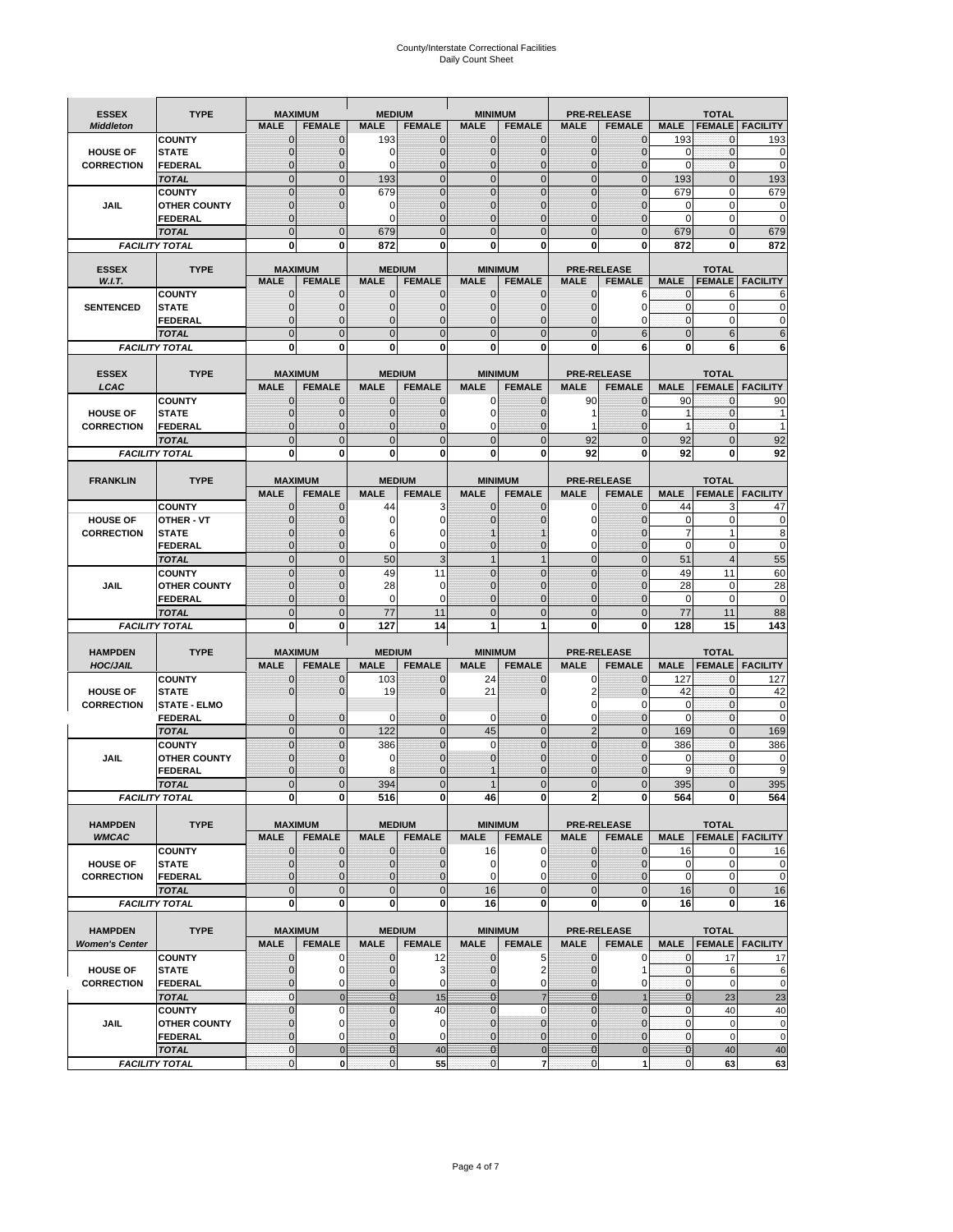| <b>HAMPSHIRE</b>  | <b>TYPE</b>                          | <b>MAXIMUM</b>               |                              | <b>MEDIUM</b>              |                              | <b>MINIMUM</b>    |                              | <b>PRE-RELEASE</b>           |                             | <b>TOTAL</b>               |                                |                                   |
|-------------------|--------------------------------------|------------------------------|------------------------------|----------------------------|------------------------------|-------------------|------------------------------|------------------------------|-----------------------------|----------------------------|--------------------------------|-----------------------------------|
|                   |                                      | <b>MALE</b>                  | <b>FEMALE</b>                | <b>MALE</b>                | <b>FEMALE</b>                | <b>MALE</b>       | <b>FEMALE</b>                | <b>MALE</b>                  | <b>FEMALE</b>               | <b>MALE</b>                | <b>FEMALE</b>                  | <b>FACILITY</b>                   |
|                   | <b>COUNTY</b>                        | $\mathbf 0$                  | $\overline{0}$               | 29                         | $\mathbf 0$                  | 8                 | $\mathbf{0}$                 | $\overline{2}$               | $\overline{0}$              | 39                         | 0                              | 39                                |
| <b>HOUSE OF</b>   | <b>STATE</b>                         | $\Omega$                     | 0                            | 2                          | $\mathbf{0}$                 | 0                 | $\mathbf 0$                  | 5                            | 0                           | 7                          | $\mathbf 0$                    | 7                                 |
| <b>CORRECTION</b> | <b>FEDERAL</b>                       | $\mathbf{0}$                 | 0                            | $\mathbf 0$                | $\mathbf{0}$                 | 0                 | $\mathbf{0}$                 | $\mathbf{0}$                 | $\overline{0}$              | $\mathbf 0$                | $\mathbf 0$                    | $\mathbf 0$                       |
|                   | <b>TOTAL</b>                         | $\mathbf{0}$                 | $\mathbf 0$                  | 31                         | $\overline{0}$               | 8                 | $\overline{0}$               | $\overline{7}$               |                             | 46                         | $\mathbf 0$                    | 46                                |
|                   | <b>COUNTY</b>                        | 71                           | $\mathbf 0$                  | $\mathbf 0$                | $\mathbf{0}$                 | $\overline{0}$    | $\mathbf 0$                  | $\mathbf{0}$                 | $\mathbf 0$                 | 0                          | $\mathbf 0$                    | 71                                |
| JAIL              | <b>OTHER COUNTY</b>                  | 0                            | $\overline{0}$               | $\overline{0}$             | $\mathbf{0}$                 | $\overline{0}$    | $\mathbf{0}$                 | 0                            | $\overline{0}$              | 0                          | $\mathbf{0}$                   | $\pmb{0}$                         |
|                   | <b>FEDERAL</b>                       | $\mathbf{0}$                 | $\overline{0}$               | 3                          | 0                            | $\overline{0}$    | $\overline{0}$               | $\mathbf{0}$                 | $\overline{0}$              | 3                          | $\mathbf 0$                    | 3                                 |
|                   | <b>TOTAL</b>                         | 71                           | $\overline{0}$               | 3                          | $\mathbf{0}$                 | $\bf 0$           | $\overline{0}$               | $\mathbf{0}$                 |                             | 3                          | $\mathbf 0$                    | 74                                |
|                   | <b>FACILITY TOTAL</b>                | 71                           | 0                            | 34                         | 0                            | 8                 | 0                            | 7                            |                             | 49                         | $\bf{0}$                       | 120                               |
|                   |                                      |                              |                              |                            |                              |                   |                              |                              |                             |                            |                                |                                   |
| <b>MIDDLESEX</b>  | <b>TYPE</b>                          | <b>MAXIMUM</b>               |                              |                            | <b>MEDIUM</b>                | <b>MINIMUM</b>    |                              |                              | <b>PRE-RELEASE</b>          |                            | <b>TOTAL</b>                   |                                   |
| E. Cambridge      |                                      | <b>MALE</b>                  | <b>FEMALE</b>                | <b>MALE</b>                | <b>FEMALE</b>                | <b>MALE</b>       | <b>FEMALE</b>                | <b>MALE</b>                  | <b>FEMALE</b>               | <b>MALE</b>                | <b>FEMALE</b>                  | <b>FACILITY</b>                   |
|                   | <b>COUNTY</b>                        | 0                            | $\mathbf 0$                  | 0                          | 0                            | 0                 | $\mathbf{0}$                 | $\mathbf 0$                  | 0                           | 0                          | $\mathbf{0}$                   | 0                                 |
| <b>HOUSE OF</b>   | <b>STATE</b>                         | $\pmb{0}$<br>$\mathbf{0}$    | $\mathbf{0}$<br>$\mathbf{0}$ | $\mathbf 0$<br>$\mathbf 0$ | $\mathbf 0$<br>$\mathbf{0}$  | 0<br>$\mathbf{0}$ | $\mathbf{0}$<br>$\mathbf{0}$ | $\mathbf 0$<br>$\mathbf{0}$  | 0<br>$\mathbf 0$            | $\mathbf 0$<br>$\mathbf 0$ | $\mathbf 0$<br>$\mathbf 0$     | $\mathbf 0$<br>$\pmb{0}$          |
| <b>CORRECTION</b> | <b>FEDERAL</b>                       | $\mathbf{0}$                 | $\overline{0}$               | $\overline{0}$             |                              | $\overline{0}$    | $\mathbf{0}$                 |                              | $\overline{0}$              | $\overline{0}$             |                                |                                   |
|                   | <b>TOTAL</b>                         | $\mathbf{0}$                 | $\mathbf{0}$                 | $\mathbf 0$                | $\mathbf{0}$<br>$\mathbf{0}$ | $\mathbf{0}$      | $\mathbf{0}$                 | $\mathbf{0}$<br>$\mathbf{O}$ | $\overline{0}$              | $\mathbf 0$                | $\overline{0}$<br>$\mathbf{0}$ | $\pmb{0}$<br>$\pmb{0}$            |
| JAIL              | <b>COUNTY</b><br><b>OTHER COUNTY</b> | $\Omega$                     | $\mathbf 0$                  | $\mathbf{0}$               | $\Omega$                     | $\mathbf{0}$      | $\mathbf{0}$                 | $\mathbf{0}$                 | $\overline{0}$              | $\mathbf 0$                | $\mathbf 0$                    | $\mathbf 0$                       |
|                   | <b>FEDERAL</b>                       | $\mathbf{0}$                 | $\mathbf 0$                  | $\mathbf 0$                | $\mathbf{0}$                 | 0                 | $\mathbf{0}$                 | $\mathbf{O}$                 | 0                           | $\mathbf 0$                | $\mathbf 0$                    | $\mathbf 0$                       |
|                   | <b>TOTAL</b>                         | $\mathbf{0}$                 | $\overline{0}$               | $\overline{0}$             | $\mathbf{0}$                 | $\mathbf 0$       | $\mathbf 0$                  | $\mathbf{0}$                 | $\overline{0}$              | $\mathbf 0$                | $\overline{0}$                 | $\mathbf 0$                       |
|                   | <b>FACILITY TOTAL</b>                | 0                            | $\bf{0}$                     | 0                          | 0                            | 0                 | 0                            | 0                            | 0                           | 0                          | 0                              | $\bf{0}$                          |
|                   |                                      |                              |                              |                            |                              |                   |                              |                              |                             |                            |                                |                                   |
| <b>MIDDLESEX</b>  | <b>TYPE</b>                          | <b>MAXIMUM</b>               |                              |                            | <b>MEDIUM</b>                | <b>MINIMUM</b>    |                              | <b>PRE-RELEASE</b>           |                             |                            | <b>TOTAL</b>                   |                                   |
| <b>Billerica</b>  |                                      | <b>MALE</b>                  | <b>FEMALE</b>                | <b>MALE</b>                | <b>FEMALE</b>                | <b>MALE</b>       | <b>FEMALE</b>                | <b>MALE</b>                  | <b>FEMALE</b>               | <b>MALE</b>                | <b>FEMALE</b>                  | <b>FACILITY</b>                   |
|                   | <b>COUNTY</b>                        | 0                            | $\overline{0}$               | 123                        | $\mathbf 0$                  | 10                | $\mathbf 0$                  | 25                           | $\overline{0}$              | 158                        | $\mathbf{0}$                   | 158                               |
| <b>HOUSE OF</b>   | <b>STATE</b>                         |                              | $\overline{0}$               | 0                          | $\mathbf 0$                  | 0                 | $\overline{0}$               | 0                            | $\overline{0}$              | 0                          | $\mathbf{0}$                   | 0                                 |
| <b>CORRECTION</b> | FEDERAL                              | $\Omega$                     | 0                            | 0                          | $\mathbf{0}$                 | 0                 | $\mathbf{0}$                 | $\mathbf 0$                  | 0                           | $\mathbf 0$                | $\mathbf 0$                    | $\mathbf 0$                       |
|                   | <b>TOTAL</b>                         | $\mathbf{0}$                 | $\overline{0}$               | 123                        | $\mathbf{0}$                 | 10                | $\mathbf{0}$                 | 25                           | $\overline{0}$              | 158                        | $\overline{0}$                 | 158                               |
|                   | <b>COUNTY</b>                        | $\Omega$                     | $\overline{0}$               | 388                        | $\mathbf 0$                  | $\overline{0}$    | $\Omega$                     | $\mathbf{0}$                 | $\overline{0}$              | 388                        | $\mathbf{0}$                   | 388                               |
| JAIL              | <b>OTHER COUNTY</b>                  | $\Omega$                     | 0                            | 0                          | $\overline{0}$               | 0                 | $\mathbf{0}$                 | $\overline{0}$               | 0                           | 0                          | $\mathbf{0}$                   | 0                                 |
|                   | <b>FEDERAL</b>                       | 0                            | $\overline{0}$               | $\mathbf 0$                | $\mathbf{0}$                 | $\overline{0}$    | $\overline{0}$               | 0                            | $\overline{0}$              | $\mathbf 0$                | $\mathbf{0}$                   | $\mathbf 0$                       |
|                   | <b>TOTAL</b>                         | $\Omega$                     | $\mathbf 0$                  | 388                        | $\mathbf{0}$                 | $\mathbf 0$       | $\mathbf 0$                  | $\mathbf{0}$                 | $\overline{0}$              | 388                        | $\mathbf 0$                    | 388                               |
|                   | <b>FACILITY TOTAL</b>                |                              | $\mathbf 0$                  | 511                        | $\bf{0}$                     | 10                | 0                            | 25                           | 0                           | 546                        | $\bf{0}$                       | 546                               |
|                   |                                      |                              |                              |                            |                              |                   |                              |                              |                             |                            |                                |                                   |
|                   |                                      |                              |                              |                            |                              |                   |                              |                              |                             |                            |                                |                                   |
| <b>NORFOLK</b>    | <b>TYPE</b>                          | <b>MAXIMUM</b>               |                              |                            | <b>MEDIUM</b>                | <b>MINIMUM</b>    |                              |                              | <b>PRE-RELEASE</b>          |                            | <b>TOTAL</b>                   |                                   |
| Dedham / RT 128   |                                      | <b>MALE</b>                  | <b>FEMALE</b>                | <b>MALE</b>                | <b>FEMALE</b>                | <b>MALE</b>       | <b>FEMALE</b>                | <b>MALE</b>                  | <b>FEMALE</b>               | <b>MALE</b>                | <b>FEMALE</b>                  | <b>FACILITY</b>                   |
|                   | <b>COUNTY</b>                        | $\Omega$                     | $\overline{0}$               | 70                         | 0                            | 0                 | $\mathbf 0$                  | 19                           | $\overline{0}$              | 89                         | 0                              | 89                                |
| <b>HOUSE OF</b>   | <b>STATE</b>                         | $\Omega$                     | $\overline{0}$               | 0                          | $\mathbf{0}$                 | 0                 | $\overline{0}$               | 0                            | $\overline{0}$              | 0                          | 0                              | $\mathbf 0$                       |
| <b>CORRECTION</b> | <b>FEDERAL</b>                       | $\Omega$                     | 0                            | 0                          | $\mathbf{0}$                 | 0                 | $\mathbf 0$                  | 0                            | 0                           | $\mathbf 0$                | $\mathbf 0$                    | $\mathbf 0$                       |
|                   | <b>TOTAL</b>                         | $\Omega$                     | $\overline{0}$               | 70                         | $\mathbf{0}$                 | $\mathbf 0$       | $\mathbf 0$                  | 19                           | $\overline{0}$              | 89                         | $\mathbf 0$                    | 89                                |
|                   | <b>COUNTY</b>                        | $\overline{0}$               | $\overline{0}$               | 165                        | $\mathbf{0}$                 | $\overline{0}$    | $\overline{0}$               | $\mathbf{0}$                 | $\overline{0}$              | 165                        | $\mathbf 0$                    | 165                               |
| JAIL              | INS                                  | $\mathbf{0}$                 | 0                            | 0                          | $\overline{0}$               | 0                 | $\mathbf{0}$                 | 0                            | 0                           | 0                          | 0                              | 0                                 |
|                   | <b>FEDERAL</b>                       | $\Omega$                     | $\overline{0}$               | 57                         | $\mathbf 0$                  | $\overline{0}$    | $\overline{0}$               | 0                            | $\overline{0}$              | 57                         | $\mathbf{0}$                   | 57                                |
|                   | <b>TOTAL</b>                         | $\mathbf{0}$                 | $\overline{0}$               | 222                        | $\mathbf{0}$                 | $\overline{0}$    | $\overline{0}$               | $\Omega$                     | $\overline{0}$              | 222                        | $\overline{0}$                 | 222                               |
|                   | <b>FACILITY TOTAL</b>                | $\mathbf 0$                  | $\mathbf 0$                  | 292                        | 0                            | 0                 | 0                            | 19                           | 0                           | 311                        | 0                              | 311                               |
|                   |                                      |                              |                              |                            |                              |                   |                              |                              |                             |                            |                                |                                   |
| <b>NORFOLK</b>    | <b>TYPE</b>                          | <b>MAXIMUM</b>               |                              |                            | <b>MEDIUM</b>                | <b>MINIMUM</b>    |                              |                              | <b>PRE-RELEASE</b>          |                            | <b>TOTAL</b>                   |                                   |
| <b>Braintree</b>  |                                      | <b>MALE</b>                  | <b>FEMALE</b>                | <b>MALE</b>                | <b>FEMALE</b>                | <b>MALE</b>       | <b>FEMALE</b>                | <b>MALE</b>                  | <b>FEMALE</b>               | <b>MALE</b>                | <b>FEMALE</b>                  | <b>FACILITY</b>                   |
|                   | <b>COUNTY</b>                        | $\mathbf 0$                  | $\mathbf 0$                  | 0                          | $\mathbf 0$                  | 0                 | $\mathbf{0}$                 | $\mathbf 0$                  | $\mathbf 0$                 | 0                          | 0                              | 0<br>$\Omega$                     |
| <b>HOUSE OF</b>   | <b>STATE</b>                         | $\mathbf{0}$                 | $\overline{0}$               | $\mathbf 0$                | $\overline{0}$               | $\overline{0}$    | $\mathbf{0}$                 | $\overline{0}$               | $\mathbf{0}$                | $\mathbf{0}$               | 0                              |                                   |
| <b>CORRECTION</b> | FEDERAL                              | $\mathbf 0$                  | 0                            | 0                          | $\mathbf 0$                  | $\mathbf 0$       | 0                            | $\mathbf 0$                  | $\mathbf 0$                 | $\pmb{0}$                  | 0                              | $\mathbf 0$                       |
|                   | <b>TOTAL</b>                         | $\mathbf{0}$<br>$\mathbf{0}$ | $\mathbf 0$<br>$\mathbf{0}$  | $\mathbf 0$<br>0           | $\mathbf{0}$<br>$\mathbf{0}$ | $\bf 0$           | $\pmb{0}$<br>$\bf{0}$        | $\mathbf{0}$<br>$\mathbf 0$  | $\mathbf 0$<br>$\mathbf{0}$ | $\mathbf 0$<br>$\mathbf 0$ | $\mathbf 0$<br>0               | $\mathbf 0$<br>$\mathbf 0$        |
|                   | <b>FACILITY TOTAL</b>                |                              |                              |                            |                              | $\mathbf{0}$      |                              |                              |                             |                            |                                |                                   |
| <b>PLYMOUTH</b>   | <b>TYPE</b>                          |                              | <b>MAXIMUM</b>               |                            | <b>MEDIUM</b>                |                   | <b>MINIMUM</b>               |                              | <b>PRE-RELEASE</b>          |                            | <b>TOTAL</b>                   |                                   |
|                   |                                      | <b>MALE</b>                  | <b>FEMALE</b>                | <b>MALE</b>                | <b>FEMALE</b>                | <b>MALE</b>       | <b>FEMALE</b>                | <b>MALE</b>                  | <b>FEMALE</b>               | <b>MALE</b>                |                                | <b>FEMALE FACILITY</b>            |
|                   | <b>COUNTY</b>                        | $\mathbf{0}$                 | $\mathbf{0}$                 | 76                         | $\mathbf{0}$                 | 0                 | $\mathbf{0}$                 | $\mathbf{0}$                 | $\overline{0}$              | 76                         | 0                              | 76                                |
| <b>HOUSE OF</b>   | <b>STATE</b>                         | $\mathbf{0}$                 | 0                            | 37                         | $\mathbf{0}$                 | 0                 | $\pmb{0}$                    | $\mathbf 0$                  | $\overline{0}$              | 37                         | $\mathbf{0}$                   | 37                                |
| <b>CORRECTION</b> | <b>FEDERAL</b>                       | $\Omega$                     | 0                            | 0                          | $\mathbf{0}$                 | 0                 | $\mathbf{0}$                 | $\mathbf{0}$                 | 0                           | $\mathbf 0$                | $\mathbf{0}$                   | $\mathbf 0$                       |
|                   | <b>DYS</b>                           | $\mathbf{0}$                 | 0                            | $\mathbf 0$                | $\mathbf 0$                  | 0                 | $\pmb{0}$                    | $\mathbf 0$                  | $\overline{0}$              | $\mathbf 0$                | $\mathbf{0}$                   | $\mathbf 0$                       |
|                   | <b>TOTAL</b>                         | $\mathbf 0$                  | $\mathbf 0$                  | 113                        | $\mathbf 0$                  | $\mathbf 0$       | $\mathbf 0$                  | $\mathbf 0$                  | $\mathbf 0$                 | 113                        | $\mathbf 0$                    | 113                               |
|                   | <b>COUNTY</b>                        | $\overline{0}$               | 0                            | 189                        | $\pmb{0}$                    | $\mathbf 0$       | $\mathbf 0$                  | $\pmb{0}$                    | $\mathbf 0$                 | 189                        | $\mathbf{0}$                   | 189                               |
| JAIL              | <b>OTHER COUNTY</b>                  | $\mathbf{0}$                 | 0                            | 124                        | $\overline{0}$               | 0                 | $\mathbf{0}$                 | 0                            | $\overline{0}$              | 124                        | $\mathbf 0$                    | 124                               |
|                   | <b>FEDERAL</b>                       | $\Omega$                     | 0                            | 176                        | $\mathbf 0$                  | 0                 | $\mathbf{0}$                 | 0                            | 0                           | 176                        | $\mathbf 0$                    | 176                               |
|                   | 52A's                                | $\Omega$                     | $\overline{0}$               | 0                          | $\overline{0}$               | $\overline{0}$    | $\mathbf 0$                  | $\overline{0}$               | $\overline{0}$              | 0                          | $\mathbf{0}$                   |                                   |
|                   | Non 52A's                            | $\mathbf{0}$                 | 0                            | 0                          | $\mathbf{0}$                 | 0                 | $\mathbf 0$                  | $\mathbf 0$                  | 0                           | 0                          | $\mathbf 0$                    |                                   |
|                   | <b>TOTAL</b>                         | $\overline{0}$               | $\overline{0}$               | 489                        | $\overline{0}$               | $\overline{0}$    | $\mathbf{0}$                 | $\mathbf{0}$                 | $\mathbf 0$                 | 489                        | $\mathbf 0$                    | $\mathbf 0$<br>$\mathbf 0$<br>489 |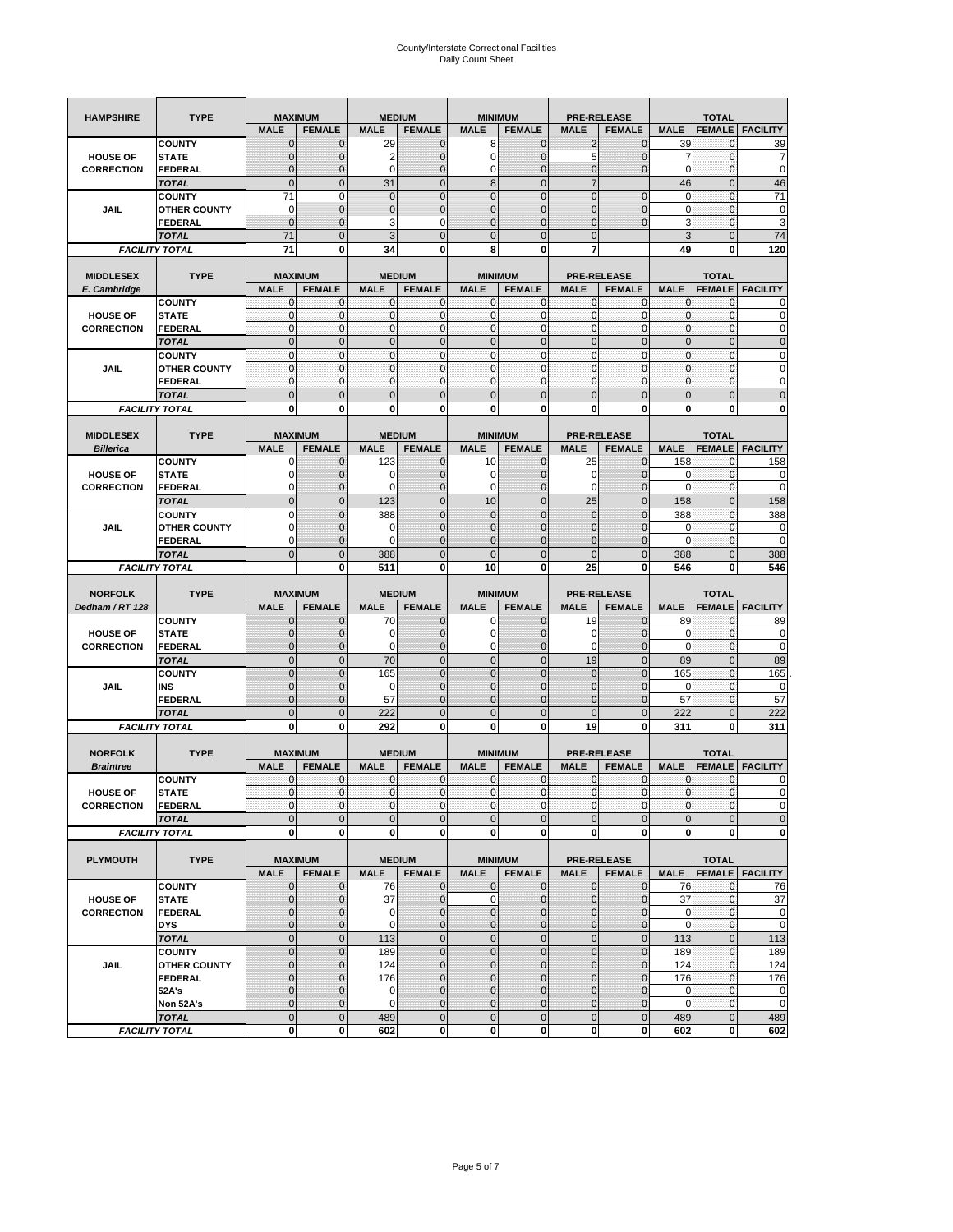# County/Interstate Correctional Facilities Daily Count Sheet

| <b>SUFFOLK</b>        | <b>TYPE</b>         |                              | <b>MAXIMUM</b> | <b>MEDIUM</b> |               | <b>MINIMUM</b> |                |                | <b>PRE-RELEASE</b> |             | <b>TOTAL</b>  |                 |
|-----------------------|---------------------|------------------------------|----------------|---------------|---------------|----------------|----------------|----------------|--------------------|-------------|---------------|-----------------|
| <b>Nashua Street</b>  |                     | <b>MALE</b>                  | <b>FEMALE</b>  | <b>MALE</b>   | <b>FEMALE</b> | <b>MALE</b>    | <b>FEMALE</b>  | <b>MALE</b>    | <b>FEMALE</b>      | <b>MALE</b> | <b>FEMALE</b> | <b>FACILITY</b> |
|                       | <b>COUNTY</b>       | $\Omega$                     | $\Omega$       | 428           | 0             | $\mathbf{0}$   | $\Omega$       | $\Omega$       | $\Omega$           | 428         | $\Omega$      | 428             |
| <b>JAIL</b>           | <b>OTHER COUNTY</b> | $\Omega$                     | 0              | $\Omega$      | 0             | $\Omega$       | $\Omega$       | $\Omega$       | $\Omega$           | $\Omega$    | $\Omega$      | $\Omega$        |
|                       | <b>FEDERAL</b>      | $\Omega$                     | $\Omega$       | 0             | 0             | $\Omega$       | $\Omega$       | $\Omega$       | $\Omega$           | $\Omega$    | $\Omega$      | $\Omega$        |
|                       | <b>TOTAL</b>        | $\Omega$                     | $\Omega$       | 428           | $\Omega$      | $\Omega$       | $\overline{0}$ | $\Omega$       | $\Omega$           | 428         | $\Omega$      | 428             |
| <b>FACILITY TOTAL</b> |                     | $\bf{0}$                     | $\bf{0}$       | 428           | 0             | $\mathbf{0}$   | $\bf{0}$       | $\mathbf{0}$   | 0                  | 428         | 0             | 428             |
|                       |                     |                              |                |               |               |                |                |                |                    |             |               |                 |
| <b>SUFFOLK</b>        | <b>TYPE</b>         | <b>MAXIMUM</b>               |                | <b>MEDIUM</b> |               | <b>MINIMUM</b> |                |                | <b>PRE-RELEASE</b> |             | <b>TOTAL</b>  |                 |
| South Bay             |                     | <b>MALE</b>                  | <b>FEMALE</b>  | <b>MALE</b>   | <b>FEMALE</b> | <b>MALE</b>    | <b>FEMALE</b>  | <b>MALE</b>    | <b>FEMALE</b>      | <b>MALE</b> | <b>FEMALE</b> | <b>FACILITY</b> |
|                       | <b>COUNTY</b>       | $\Omega$                     | $\Omega$       | 290           | 135           | $\Omega$       | $\Omega$       | 7              | 3                  | 297         | 138           | 435             |
| <b>HOUSE OF</b>       | <b>STATE</b>        | ŋ                            | $\Omega$       | $\Omega$      | 1             | $\Omega$       | $\Omega$       | $\Omega$       | O                  | $\Omega$    |               | 1               |
| <b>CORRECTION</b>     | FEDERAL             | $\Omega$                     | $\Omega$       | $\Omega$      | 0             | $\mathbf{0}$   | $\mathbf{0}$   | $\Omega$       | 0                  | $\Omega$    | $\Omega$      | $\Omega$        |
|                       | <b>TOTAL</b>        | $\Omega$                     | $\Omega$       | 290           | 136           | $\mathbf{0}$   | $\Omega$       | $\overline{7}$ | 3                  | 297         | 139           | 436             |
| <b>FACILITY TOTAL</b> |                     | 0                            | 0              | 290           | 136           | $\mathbf 0$    | 0              | $\overline{7}$ | 3                  | 297         | 139           | 436             |
|                       |                     |                              |                |               |               |                |                |                |                    |             |               |                 |
| <b>WORCESTER</b>      |                     | <b>MAXIMUM</b>               |                | <b>MEDIUM</b> |               | <b>MINIMUM</b> |                |                | <b>PRE-RELEASE</b> |             | <b>TOTAL</b>  |                 |
|                       |                     | <b>MALE</b>                  | <b>FEMALE</b>  | <b>MALE</b>   | <b>FEMALE</b> | <b>MALE</b>    | <b>FEMALE</b>  | <b>MALE</b>    | <b>FEMALE</b>      | <b>MALE</b> | <b>FEMALE</b> | <b>FACILITY</b> |
|                       |                     |                              |                |               |               |                |                |                |                    |             |               |                 |
|                       | <b>COUNTY</b>       | $\Omega$                     | $\mathbf 0$    | $\Omega$      | 0             | $\mathbf 0$    | $\Omega$       | $\mathbf 0$    | $\Omega$           | 174         | $\Omega$      | 174             |
| <b>HOUSE OF</b>       | <b>STATE</b>        |                              | 0              | 0             | 0             | $\Omega$       | 0              | $\Omega$       |                    | $\Omega$    | 0             | $\mathbf 0$     |
| <b>CORRECTION</b>     | FEDERAL             | $\Omega$                     | $\Omega$       | 0             | $\Omega$      | $\Omega$       | $\Omega$       | $\Omega$       | $\Omega$           | $\Omega$    | $\Omega$      | 0               |
|                       | <b>TOTAL</b>        | $\Omega$                     | $\Omega$       |               | $\Omega$      | $\Omega$       | $\Omega$       | $\Omega$       | $\Omega$           | 174         | $\Omega$      | 174             |
|                       | <b>COUNTY</b>       |                              |                |               |               |                |                |                |                    | 342         | $\Omega$      | 342             |
| <b>JAIL</b>           | <b>OTHER COUNTY</b> |                              |                |               |               |                |                |                |                    | $\Omega$    | 0             | $\mathbf 0$     |
|                       | FEDERAL             |                              |                |               |               |                |                |                |                    | $\Omega$    | $\Omega$      | $\Omega$        |
|                       | <b>TOTAL</b>        | $\mathbf{0}$                 | $\mathbf 0$    | $\Omega$      | $\mathbf 0$   | $\pmb{0}$      | $\mathbf{0}$   | $\mathbf 0$    | $\Omega$           | 342         | ŋ             | 342             |
| <b>FACILITY TOTAL</b> |                     | $\bf{0}$                     | $\mathbf{0}$   | $\mathbf{0}$  | $\mathbf{0}$  | $\mathbf{0}$   | $\mathbf{0}$   | $\mathbf 0$    | 0                  | 516         | 0             | 516             |
|                       |                     |                              |                |               |               |                |                |                |                    |             |               |                 |
| <b>FEDERAL BUREAU</b> |                     | <b>STATE</b>                 |                |               |               |                |                |                |                    |             |               |                 |
| OF PRISONS            | <b>TYPE</b>         | <b>TOTAL</b>                 | 11             |               |               |                |                |                |                    |             |               |                 |
|                       |                     | <b>STATE</b>                 |                |               |               |                |                |                |                    |             |               |                 |
| <b>DYS</b>            | <b>TYPE</b>         | <b>TOTAL</b><br><b>STATE</b> | 1              |               |               |                |                |                |                    |             |               |                 |

\*Data for county facilities is provided by the MA County Sheriffs.